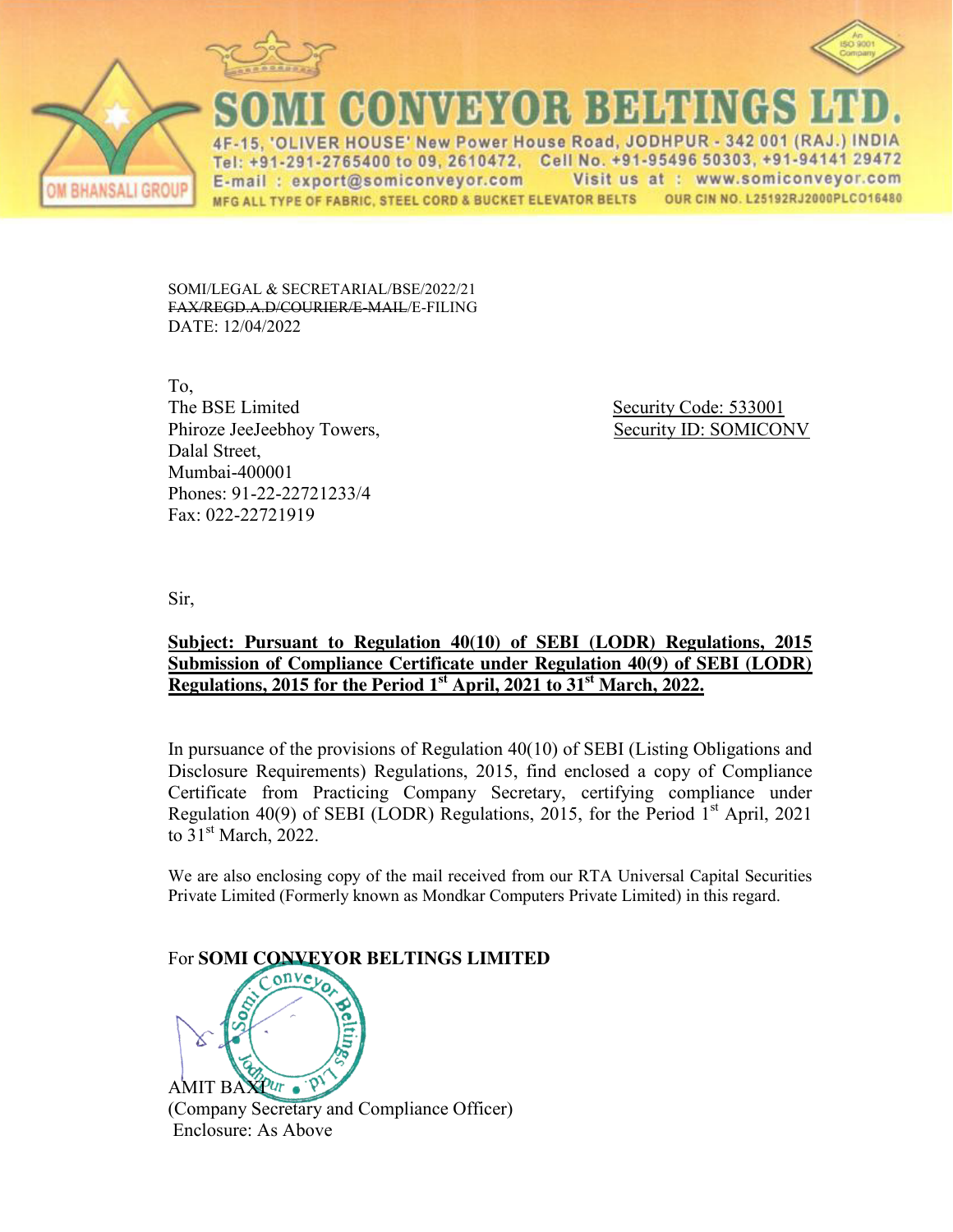

**CS. IRA BAXI B.Sc., FCS, PGDMSM Practicing Company Secretary** 

## **CERTIFICATE UNDER REGULATION 40(9) OF THE SEBI (LODR) REGULATIONS, 2015**

## **FOR THE FINANCIAL YEAR ENDED ON 31ST MARCH, 2022**

I have examined all Share Transfer forms, Memorandum of Transfers, Registers, files and other documents relating to **SOMI CONVEYOR BELTINGS LIMITED (Company)** maintained by **UNIVERSAL CAPITAL SECURITIES PRIVATE LIMITED (RTA)** pertaining to transfer of equity shares of the company for the period from **01/04/2021** to **31/03/2022** for the purpose of issuing a Certificate as per Regulation 40(9) of the SEBI (Listing Obligations and Disclosure Requirements) Regulations, 2015, by, **SOMI CONVEYOR BELTINGS LIMITED** and based on the information provided by the Company, I hereby certify that during the financial year ended on **31ST MARCH, 2022**, the Company**:**

- A) was not required to deliver any Share Certificate (s) as it has not received any request for Shares Transfer during the period from 01/04/2021 to 31/03/2022.
- B) was not required to deliver any Share Certificate (s) as it has not received any request for exchange of duplicate and split certificates.

**Date: 12/04/2022 CS IRA BAXI**

Place: Jodhpur **Practicing Company Secretary FCS: 5456; CP. NO. 4712 UDIN: F005456D000088022**